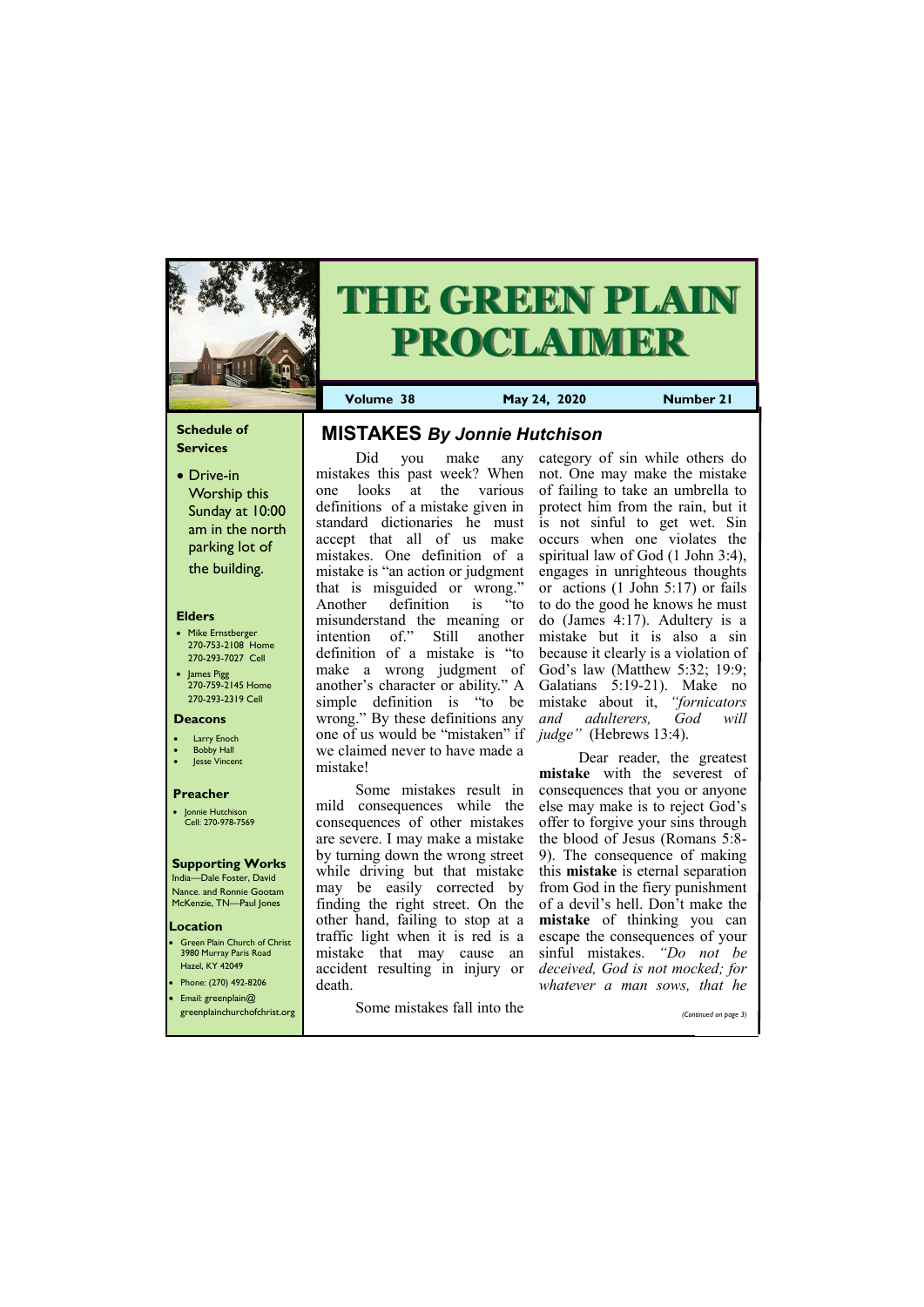### NEWS AND NOTES

*REMEMBER IN PRAYER: Green Plain members*: . Remember Faye Travis, Peggy Jarvis, Rex Enoch, Margarette Enoch (Spring Creek), Mary Crutchfield, Joanne Barnes, Maxine Pool, Hayes and Marjorie Grady, Jim Fielder, Griselda Adams, Larry Enoch, Jesse & Mary Vincent, Carolyn Byars and Dave & Ann Thompson. **Family and Friends:** Teresa Tacker, Betty Pond, Bryan White, Meredith Enoch, Kenneth Mizell, Will Winchester, Jim Hutson, Janice Canter, Maryanne Pedigrew, Dale Foster, Andrea Phillips, Donald and Dorothy Cook, Pat Hocking, and Sandra Cook Downs. Sam White is recovering from surgery. Please continue to pray for each of these and for those tending to their needs as well as the leaders of our nation in this time of crisis.

- **DRIVE-IN WORSHIP SERVICES:** Although the government is allowing churches to assemble within the confines of the building, stringent guidelines have been laid out which we are not quite ready to implement. However, our elders are working toward assembling in the building as soon as possible. We will assemble in the north parking lot again this Sunday (May 24th) for worship at 10:00 am. It is important that everyone **remain in their vehicles at all times** in order to conform to the necessary guidelines given by our government. Tune your FM radio to 88.3 Mhz. Let's continue to do our part to help prevent the spread of the Covid-19 virus and at the same time engage in the privilege of worshipping our God.
- **PASS IT ON!** When you have finished reading this bulletin, why not pass it on to a loved one, friend or neighbor. Use this as a tool to spread the gospel.
- See our Facebook page for announcements, updates and articles. Access to past editions of this bulletin are available on our website at http://greenplainchurchofchrist.org.
- **Mission Work:** Please continue to pray for the preachers this congregation is supporting in India and for Dale Foster, Ronnie Gootan, David Nance, Mike Kiser, Arnold Gerson and Paul Jones in their respective works.
- "Keep the home fires burning, but don't forget to set the world on fire with the gospel!" Mark 16:15.
- **MAY 2020 Anniversaries:** Betty & Charles Enoch—16th **Birthdays:** 19th—Peyton Smith; 24th— Charles Enoch; 27th—Ann Thompson; 29th—Mary Vincent.

### **Page 2**

### **ONLINE SPIRITUAL RESOURCES Gospel Broadcasting Network https://gbntv.org/ World Video Bible School https://store.wvbs.org/wvbs-splashpage.html A Bible Answer https://abibleanswertv.org/ Good News Today http://gnttv.org/ Dexter church of Christ www.facebook.com/Dexterkycoc/ Coldwater church of Christ www.facebook.com/Coldwater-Church-of-Christ-170296152984011/ and on YouTube**

**In Search of the Lord's Way http://searchtv.org/**



**This Week: In the book of Esther, what man attempted to have all the Jews in the Kingdom of Persia destroyed and why?**

*Last Week:* What was the name of the king who married Esther?

*Answer:* King Ahasuerus of Persia. Most scholars agree he was the same person as Xerxes. (Esther 1:1-4).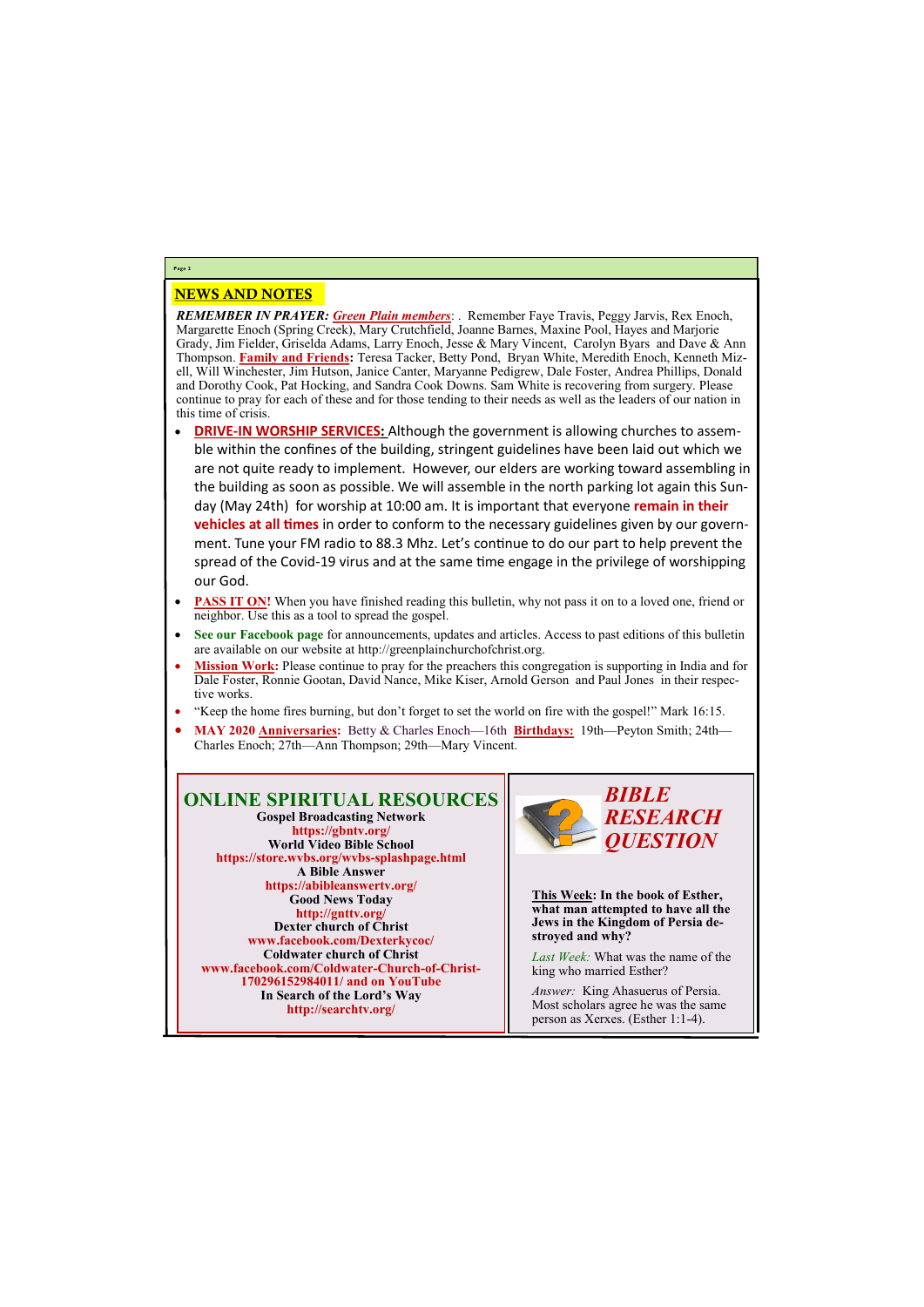**Page 3**

*will also reap. For he who sows to his flesh will of the flesh reap corruption, but he who sows to the Spirit will of the Spirit reap everlasting life"* (Galatians 6:7-8).

God in His grace provides His Word, the Bible, to help us avoid the eternal consequences of our sinful mistakes.

Through obedience to what He has commanded for our salvation, we can receive forgiveness and the hope of eternal life (Hebrews 5:8-9; Titus 1:2; 2:11-12). Jesus said, *"He who believes and is baptized shall be saved; he who does not believe shall be condemned"* (Mark 16:16). Dear reader, have you received forgiveness for your sinful mistakes?

#### *(Continued from page 1)*

### **TWO MULES' BURDENS OF FAITH** *By John Henson*

The story of Naaman receiving a cure for leprosy has been well known in the brotherhood, having been taught by just about every preacher. Most of the time, however, one only hears part of the story and that is the command for Naaman to plunge seven times in the Jordan River. There's more.

Naaman made another request after receiving his cure. He sought Elisha's permission to take some earth back to Syria (2 Kings 5:17). Naaman wanted to worship the God who cured him when he returned to Syria. Because Naaman was steeped in idolatry, he didn't believe that God could be worshiped except on his own land.

There was a little more to it as we learn from 2 Kings 5:18. While the king of Syria was kneeling before the Syrian god, Rimmon, Naaman would appear to be doing the same, but would really be worshiping the true God.

Naaman was doing two things wrong here. First, he was attempting to deceive the Syrian king. And, he was attempting to pay homage to God inside an idol temple. Naaman was guilty of trying to perpetuate a case of divided loyalty. He wanted to have his job as a leader in the Syrian army and his place beside the king. But, he also knew he wanted to worship the God who had cured

his leprosy.

God can't be divided this way. We

can't have the true God and put an idol next to him and worship both. Many people mistakenly think they can do this. They think they can worship God and money, but Jesus said that was not possible (Matthew 6:24). People also think they can worship God and recreation, God and material possessions, or God and just about anything else. Such, however, is not possible. We must devote ourselves fully, completely to God: heart, body, and soul, or we will be guilty of the same split devotion Naaman was.

> Grand Blanc Church of Christ Grand Blanc, MI via BULLETINDIGEST.com

## *GOD'S PLAN FOR YOUR SALVATION FROM SIN*

**HEAR the good news** 

**BELIEVE in Jesus as the Son of God.**

**REPENT of your sins**

**CONFESS your faith in Christ**

**Be IMMERSED in water for the remission of your sins**

**Rom. 10:17; Mark 16:16; Acts 2:38;** 

**Rom. 10:9-10; 6:3-5; Gal. 3:26-27**